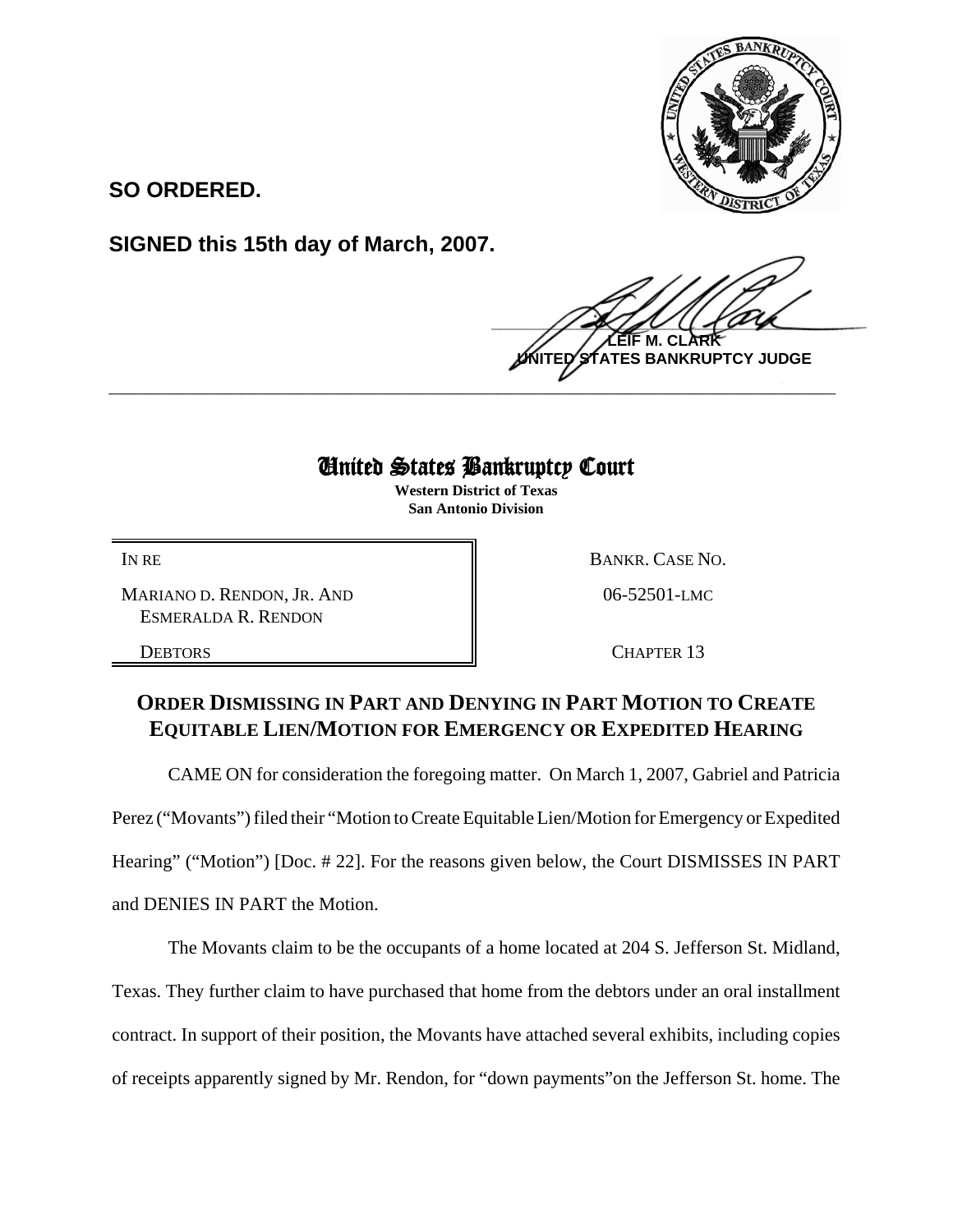Movants conclude that they are the rightful owners of the home, and ask the Court for various forms of relief. The debtors, however, on their Schedule A, claim to own the same property in fee simple. The debtors also claim the home as exempt under the Texas homestead exemption, despite the fact that they have not lived there since May 2006. The debtors did not list the Movants as creditors, nor did the debtors disclose any lease for the home in their Schedule G.

The Court construes the Motion as a request for three types of relief: First, an order from the court quieting title in the home in the Movants; second, injunctive relief staving-off any pending eviction action; and third, an objection to the debtors' claim that the Jefferson St. home is exempt property. The Movants also request an expedited hearing in this matter. An expedited hearing is unnecessary because of the disposition granted here.

The Court must dismiss the motion as to the first two of these requested remedies, because neither are appropriately raised by motion in the main bankruptcy case. Put simply, in bankruptcy cases, certain disputes are "contested matters" and others are "adversary proceedings." In contested matters, "relief shall be requested by motion . . . ." FED. R. BANKR. P. 9014. However, adversary proceedings are governed by Part VII of the Federal Rules of Bankruptcy Procedure. FED. R. BANKR. P. 7001. Part VII of the Bankruptcy Rules essentially import the Federal Rules of Civil Procedure, and the adversary proceedings governed under Part VII are essentially individual federal lawsuits that are administered in connection with the main bankruptcy case. While it is true that courts will sometimes allow adversary proceedings to be brought by motion under Rule 9014, *See* 10COLLIER ON BANKRUPTCY ¶ 9014.01 (15th ed. 2004), such a shortcut is most appropriate where there are no facts in dispute. *See In re Lernout & Houspie Speech Products, N.V.*, 264 B.R. 336, 340 (Bankr. D. Del. 2001). In this case, because it is clear that disputed issues of material fact will be at the heart of the matter, it is not appropriate to take such shortcuts.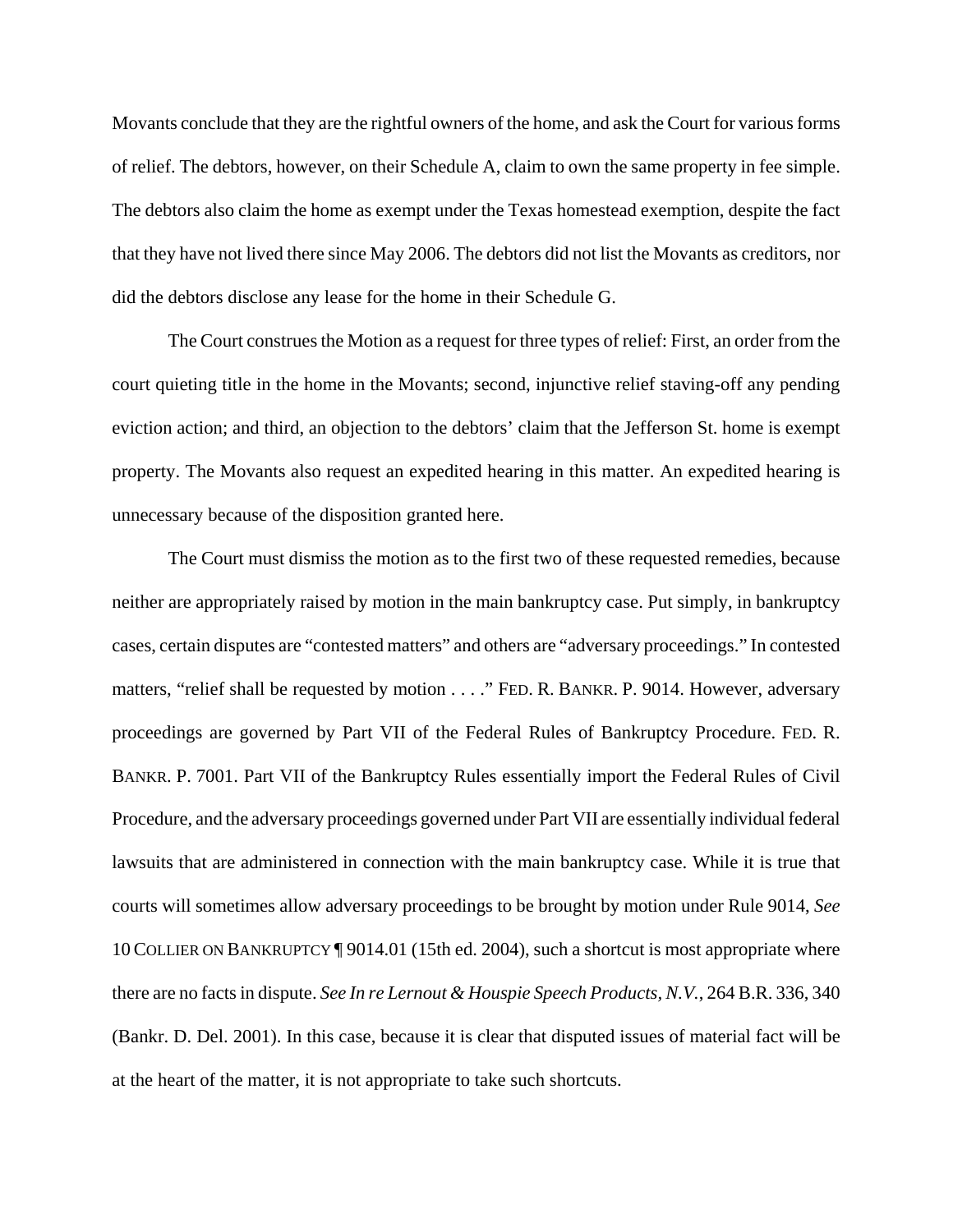"A proceeding to determine the validity, priority or extent of a lien or other interest in property" is an adversary proceeding. FED. R. BANKR. P. 7001(2). The Movants' request for an "equitable lien", or an order for the debtors to execute an "assumption deed", necessarily calls for the Court to determine the extent of the parties interests in the home, and therefore qualifies as an adversary proceeding. Similarly, "a proceeding to obtain an injunction or other equitable relief" is also an adversary proceeding. FED.R.BANKR.P. 7001(7). Should the Perezes wish to seek equitable relief in this Court, (including any stay of an eviction proceeding, for example), they will need to commence an adversary proceeding. *See* FED. R. BANKR. P. 7003.

The Court now turns to the Movants' request that the Court "re-categorize the property as 'Non-Homestead.'" Because the debtors claimed the home in question as exempt in their bankruptcy schedules, the Court construes this request as an objection to exemptions. Such an objection is a contested matter governed by FED. R. BANKR. P. 4003. "[A] party in interest may file an objection to the list of property claimed as exempt within 30 days after the meeting of creditors held under § 341(a) is concluded  $\ldots$  ." The 341 meeting in this case was concluded on January 26, 2007. Because the Motion was not filed until March 1, 2007, more than 30 days had by then elapsed since the conclusion of the 341 meeting. The objection is not timely and is therefore barred. *Coie v. Sadkin (In re Sadkin)*, 36 F.3d 473, 475 (5th Cir. 1994).

It is true that the debtors did not list the Movants on their schedules, nor did the debtors schedule any lease of the property in question, leading to an inference that the Movants did not receive notice of the bankruptcy filing. Lack of notice would implicate due process concerns. However, the Movants, *in their own pleading*, state that they had actual notice of the bankruptcy